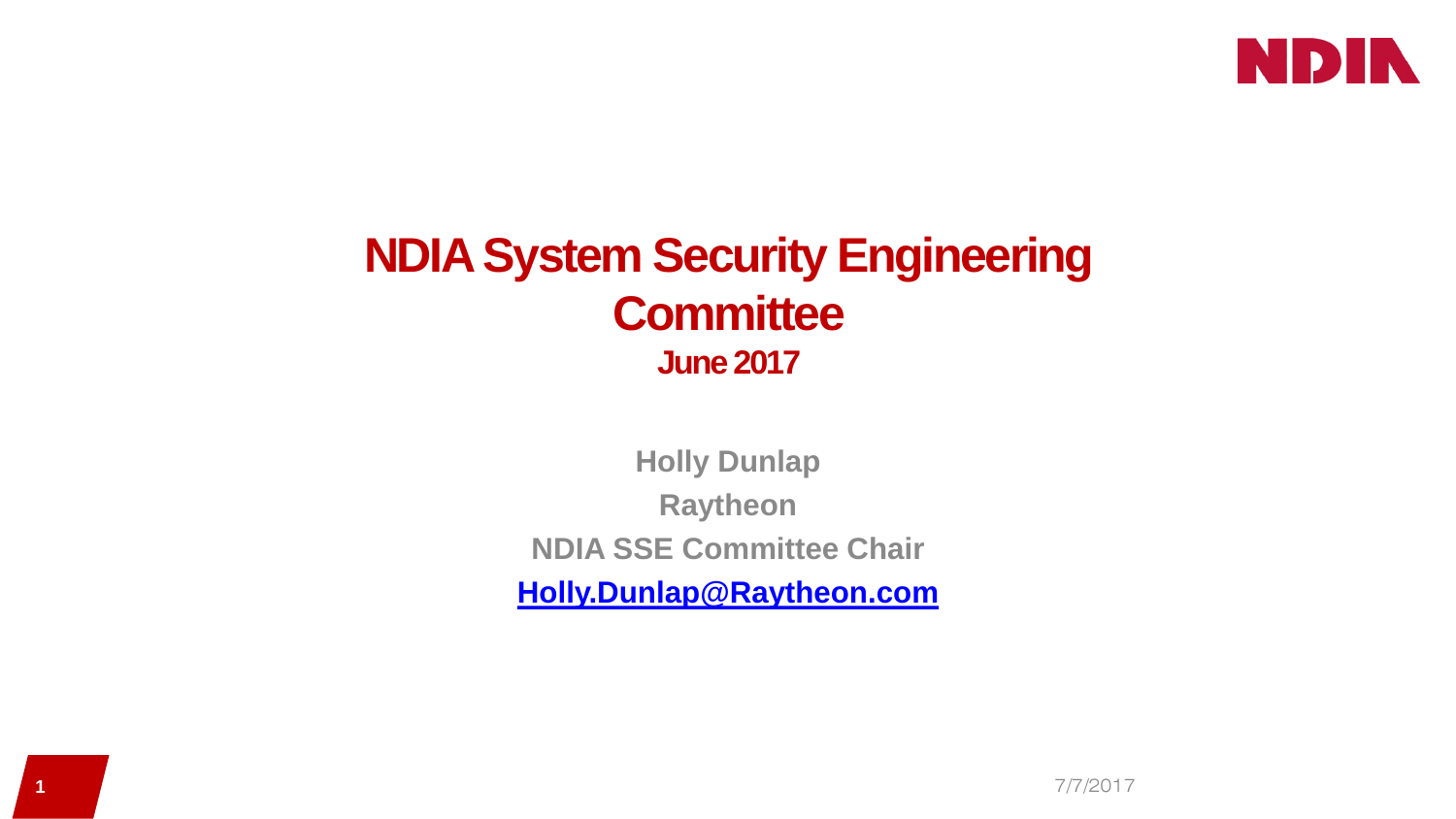## **NDIA SSE Committee Meeting Information**



- **June 28, 2017 1:30 PM EST – 4:00 PM EST**
- **The meeting will be held at General Dynamics (Maritime Plaza), which is located at 1201 M Street, SE, Washington, DC 20003.**
- **To register please visit: <http://www.ndia.org/SytemsEngineeringDivJUNE>**
- **USA Toll-Free:** (877)226-9783
- **USA Caller Paid:** (636)651-3171
- **Access Code:** 1308387
- For those that RSVP by COB today, I will send out the briefing slides that I have received from presenters.
- For those that don't RSVP by COB today and participate in the meeting, you may send me an email of your participation and I will send an e-mail with the presentations after the meeting. I can not facilitate the meeting and send presentations real time. I will also be tied up tomorrow morning in the Systems Engineering Divisional meeting.